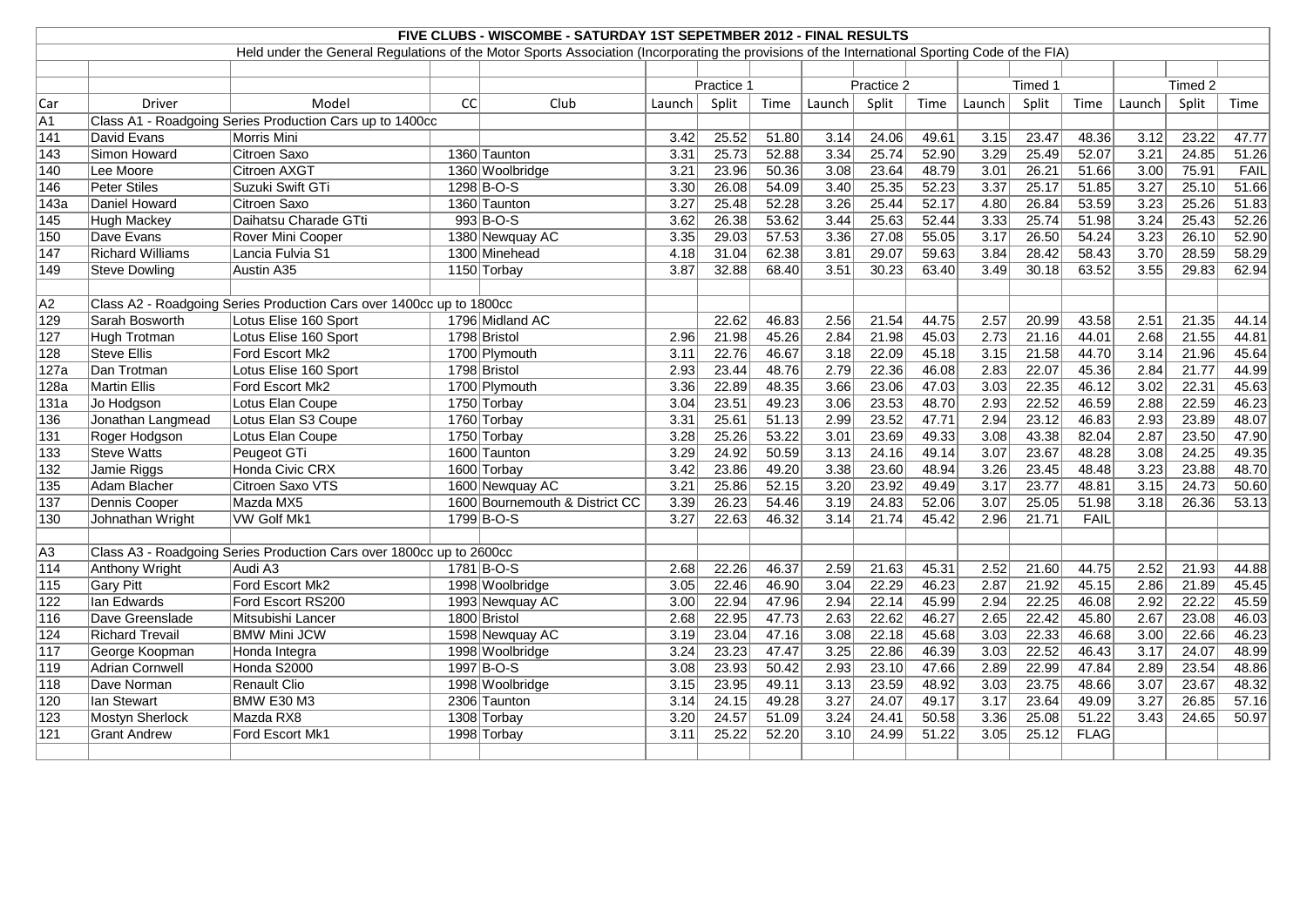| FIVE CLUBS - WISCOMBE - SATURDAY 1ST SEPETMBER 2012 - FINAL RESULTS                                                                             |                            |                                                                             |      |                             |      |       |       |      |       |       |                   |       |       |                   |       |       |
|-------------------------------------------------------------------------------------------------------------------------------------------------|----------------------------|-----------------------------------------------------------------------------|------|-----------------------------|------|-------|-------|------|-------|-------|-------------------|-------|-------|-------------------|-------|-------|
| Held under the General Regulations of the Motor Sports Association (Incorporating the provisions of the International Sporting Code of the FIA) |                            |                                                                             |      |                             |      |       |       |      |       |       |                   |       |       |                   |       |       |
| A4                                                                                                                                              |                            | Class A4 - Roadgoing Series Production Cars over 2600cc                     |      |                             |      |       |       |      |       |       |                   |       |       |                   |       |       |
| $\overline{\smash{96}}$                                                                                                                         | <b>Antony Bulpitt</b>      | <b>Ford Sierra Cosworth</b>                                                 |      | 1998 Woolbridge             | 2.56 | 21.03 | 43.07 | 2.41 | 20.32 | 41.59 | 2.34              | 20.17 | 41.59 | 2.47              | 20.25 | 41.39 |
| 98                                                                                                                                              | Simon Glover               | Mitsubishi Lancer Evo 4 RS                                                  |      | 1998 Torbay                 | 2.75 | 21.83 | 44.65 | 2.68 | 21.27 | 44.01 | 2.59              | 20.76 | 43.28 | 2.60              | 20.89 | 43.13 |
| $\overline{97}$                                                                                                                                 | Roy Bray                   | <b>Escort Cosworth</b>                                                      |      | 1994 Woolbridge             | 2.64 | 21.99 | 45.56 | 2.92 | 21.77 | 44.85 | 2.62              | 21.70 | 45.11 | 2.50              | 21.32 | 44.14 |
| 99                                                                                                                                              | Simon Neve                 | Mitsubishi Lancer Evo 6                                                     |      | 2300 Bristol                | 2.37 | 21.69 | 44.91 | 2.33 | 21.73 | 44.44 | 2.49              | 21.64 | 44.43 | 2.26              | 21.41 | 44.28 |
| 102                                                                                                                                             | <b>Tom Reeves</b>          | Mitsubish Evo                                                               |      | 2000 Woolbridge             | 2.75 | 22.50 | 45.47 | 2.68 | 21.74 | 44.49 | 2.47              | 21.55 | 44.45 | 2.50              | 22.12 | 45.02 |
| 100                                                                                                                                             | <b>Mark Brewer</b>         | Nissan Sunny GTiR                                                           |      | 2300 Taunton                | 2.67 | 22.42 | 46.01 | 2.66 | 22.24 | 45.36 | 2.53              | 21.78 | 45.07 | 2.52              | 21.58 | 44.92 |
| 103                                                                                                                                             | <b>Trevor McMaster</b>     | <b>TVR Tamora</b>                                                           |      | 3605 Bristol                | 2.87 | 22.95 | 47.25 | 2.77 | 22.35 | 46.57 | 2.77              | 21.94 | 45.99 | 2.71              | 21.96 | 45.54 |
| 106                                                                                                                                             | Dave Cresswell             | Audi S5 Quattro                                                             |      | 4163 Taunton                | 2.71 | 23.54 | 47.77 | 2.62 | 22.74 | 46.58 | 2.56              | 22.82 | 46.76 | 2.50              | 22.14 | 45.74 |
| 104                                                                                                                                             | <b>Peter Cresswell</b>     | Audi S5 Quattro                                                             |      | 4163 Taunton                | 2.74 | 23.36 | 48.34 | 2.82 | 23.14 | 47.85 | 2.69              | 22.18 | 45.95 | 2.67              | 22.02 | 45.82 |
| 109                                                                                                                                             | Lawrence Alexander         | <b>BMW Z3M</b>                                                              |      | 3201 Woolbridge             | 3.14 | 23.92 | 49.35 | 3.13 | 23.52 | 48.38 | 3.03              | 22.90 | 47.45 | 2.97              | 22.88 | 47.55 |
| 105                                                                                                                                             | David Cresswell            | Audi A8                                                                     |      | 4200 Taunton                | 3.09 | 24.09 | 49.99 | 3.07 | 23.70 | 49.20 | 3.03              | 23.50 | 48.96 | 3.07              | 23.81 | 49.28 |
| 108                                                                                                                                             | Robert James               | Ford Fovus RS                                                               |      | 2521 Bridgend AC            | 3.33 | 24.82 | 50.53 | 3.15 | 23.67 | 49.27 | 3.13              | 23.97 | 49.82 | 3.19              | 24.08 | 49.47 |
| 111                                                                                                                                             | <b>Richard Barnes</b>      | BMW E46 M3                                                                  |      | 3296 Taunton                | 3.30 | 26.76 | 54.68 | 3.17 | 25.80 | 53.06 | 3.18              | 26.24 | 53.02 | 3.13              | 26.18 | 52.91 |
| 110                                                                                                                                             | <b>Timothy Topper</b>      | BMW 3.0 CSL                                                                 | 3000 |                             | 3.59 | 27.36 | 56.02 | 3.44 | 26.79 | 55.11 | 3.36              | 26.84 | 55.45 | 3.41              | 26.21 | 53.95 |
|                                                                                                                                                 |                            |                                                                             |      |                             |      |       |       |      |       |       |                   |       |       |                   |       |       |
| B1                                                                                                                                              |                            | Class B1 - Roadgoing S Car Engines up to 1400cc &                           |      |                             |      |       |       |      |       |       |                   |       |       |                   |       |       |
| $\overline{78}$                                                                                                                                 | Melvyn James               | Sylva Striker                                                               |      | 1340 Torbay                 | 3.16 | 22.90 | 45.86 | 3.01 | 21.96 | 44.74 | 2.84              | 21.35 | 44.43 | 2.99              | 21.47 | 44.47 |
|                                                                                                                                                 |                            |                                                                             |      |                             |      |       |       |      |       |       |                   |       |       |                   |       |       |
| $\overline{B2}$                                                                                                                                 |                            | Class B2 - Roadgoing Specialist Production Cars. Car Engines over 1400cc up |      |                             |      |       |       |      |       |       |                   |       |       |                   |       |       |
| 70                                                                                                                                              | Philip Pearn               | Stuart Taylor R1                                                            |      | 998 Plymouth                | 3.01 | 21.87 | 44.83 | 2.64 | 20.79 | 43.31 | 2.61              | 20.66 | 42.84 | 2.67              | 20.91 | 42.92 |
| 71                                                                                                                                              | Keith Hazell               | Sylva Striker                                                               |      | 1600 Farnborough & District | 3.63 | 24.48 | 49.07 | 3.14 | 23.00 | 46.62 | 3.17              | 22.59 | 46.05 | 3.02              | 22.35 | 45.20 |
| 70a                                                                                                                                             | <b>Geoff Pearn</b>         | <b>Stuart Taylor R1</b>                                                     |      | 998 Plymouth                | 3.02 | 24.29 | 48.22 | 2.84 | 23.54 | 47.63 | 2.84              | 23.08 | 46.51 | 2.81              | 22.72 | 46.33 |
| 75                                                                                                                                              | Mark Jago                  | <b>Dutton Melos</b>                                                         |      | 1700 Ecurie Cymraeg         | 3.26 | 24.23 | 49.57 | 2.79 | 23.52 | 48.49 | 2.77              | 22.71 | 47.30 | 2.71              | 23.23 | 47.70 |
| $\overline{72}$                                                                                                                                 | Paul Sullivan              | Westfield SEi                                                               |      | 1600 Woolbridge             | 3.25 | 23.77 | 48.94 | 3.08 | 22.78 | 47.58 | 3.01              | 22.63 | 47.32 | 3.07              | 23.00 | 47.73 |
| $\overline{73}$                                                                                                                                 | lan Hodgson                | <b>Westfield SEiW</b>                                                       |      | 1600 Torbay                 | 3.15 | 24.42 | 49.97 | 3.02 | 24.24 | 49.93 | 3.00              | 23.35 | 48.47 | 3.03              | 23.66 | 48.74 |
| 72a                                                                                                                                             | John Sullivan              | <b>Westfield SEi</b>                                                        |      | 1600 Woolbridge             | 3.45 | 26.95 | 54.44 | 3.35 | 26.21 | 53.05 | 3.09              | 25.59 | 52.62 | 3.24              | 25.84 | 52.58 |
|                                                                                                                                                 |                            |                                                                             |      |                             |      |       |       |      |       |       |                   |       |       |                   |       |       |
| $\overline{B3}$                                                                                                                                 |                            | Class B3 - Roadgoing Specialist Production Cars. Car Engines over 1800cc &  |      |                             |      |       |       |      |       |       |                   |       |       |                   |       |       |
| $\overline{61}$                                                                                                                                 | <b>Neal Coles</b>          | Westfield Megabusa                                                          |      | 1300 Plymouth               | 2.73 | 21.26 | 43.81 | 2.61 | 20.96 | 43.16 | 2.54              | 20.51 | 42.31 | 2.51              | 20.68 | 42.92 |
| $\overline{62}$                                                                                                                                 | <b>Andy Cawsey</b>         | <b>Westfield SEW</b>                                                        |      | 2045 Torbay                 | 2.74 | 21.40 | 43.79 | 2.72 | 21.07 | 43.46 | 2.60              | 20.82 | 42.98 | 2.67              | 20.98 | 42.77 |
| 63                                                                                                                                              | Mike Williams              | Westfield                                                                   |      | 1998 Bristol Pegasus        | 2.82 | 21.36 | 43.74 | 2.75 | 21.11 | 44.03 | 2.65              | 20.89 | 44.26 | 2.59              | 20.74 | 43.19 |
| 65                                                                                                                                              | <b>Stewart Green</b>       | Sylva Riot                                                                  |      | 1300 Woolbridge             | 3.06 | 22.92 | 47.17 | 2.66 | 21.56 | 44.06 | 2.70              | 21.18 | 43.78 | 2.76              | 21.34 | 43.63 |
| 66                                                                                                                                              | <b>Rob Perry</b>           | <b>Westfield SE</b>                                                         |      | 2000 Bristol                | 2.85 | 22.43 | 46.03 | 2.68 | 21.51 | 44.25 | $\overline{2.73}$ | 21.80 | 44.44 | $\overline{2.72}$ | 21.65 | 44.32 |
| $\overline{64}$                                                                                                                                 | <b>Cliff Conibear</b>      | Lotus 23B                                                                   |      | 1998 Woolbridge             | 3.09 | 23.48 | 47.37 | 2.93 | 22.29 | 44.73 | 2.90              | 22.33 | 44.52 | 3.12              | 22.94 | 45.35 |
| $\overline{67}$                                                                                                                                 | Lee Mulligan               | <b>Fisher Fury</b>                                                          |      | 1998 Torbay                 | 3.10 | 26.70 | 52.96 | 3.17 | 25.95 | 51.05 | 3.22              | 23.74 | 48.05 | 3.13              | 23.54 | 47.45 |
|                                                                                                                                                 |                            |                                                                             |      |                             |      |       |       |      |       |       |                   |       |       |                   |       |       |
| C1                                                                                                                                              |                            | Class C1 - Modified Limited Production Cars up to 1400cc                    |      |                             |      |       |       |      |       |       |                   |       |       |                   |       |       |
| $\overline{56}$                                                                                                                                 | Peter Blomfield            | Peugeot 205                                                                 |      | 1360 Plymouth               | 3.02 | 22.61 | 46.05 | 2.89 | 22.08 | 45.41 | 2.83              | 21.80 | 44.76 | 2.83              | 21.71 | 44.35 |
| $\overline{58}$                                                                                                                                 | <b>Christopher Crocker</b> | Austin Mini                                                                 |      | 1380 Torbay                 | 3.46 | 24.15 | 49.68 | 2.87 | 22.58 | 46.12 | 2.86              | 22.28 | 45.96 | 2.83              | 22.13 | 45.32 |
| $\overline{59}$                                                                                                                                 | Steve Luscombe             | MG Midget                                                                   |      | 1380 MGCC                   | 2.96 | 23.66 | 49.50 | 2.89 | 23.85 | 49.36 | 2.89              | 23.23 | 48.93 | 2.86              | 23.22 | 48.94 |
| $\overline{57}$                                                                                                                                 | <b>Clive James</b>         | Peugeot 205 XS                                                              |      | 1397 Taunton                | 3.19 | 24.02 | 49.58 | 3.00 | 23.77 | 48.92 | 3.02              | 23.79 | 49.32 | 3.00              | 23.74 | 49.16 |
|                                                                                                                                                 |                            |                                                                             |      |                             |      |       |       |      |       |       |                   |       |       |                   |       |       |
| C2                                                                                                                                              |                            | Class C2 - Modified Limited Production Cars over 1400cc up to 1800cc        |      |                             |      |       |       |      |       |       |                   |       |       |                   |       |       |
| $\overline{50}$                                                                                                                                 | Gordon Iles                | Vauxhall Tigra                                                              |      | 1598 Torbay                 | 3.03 | 22.55 | 47.37 | 2.84 | 21.95 | 45.34 | 2.83              | 21.58 | 45.01 | 2.85              | 21.82 | 44.80 |
| $\overline{51}$                                                                                                                                 | <b>Andy Stoddart</b>       | Vauxhall Nova                                                               |      | 1600 Torbay                 | 2.94 | 22.26 | 45.65 | 2.86 | 21.93 | 45.02 | 2.86              | 21.80 | 45.01 | 2.84              | 22.03 | 45.20 |
| 52a                                                                                                                                             | <b>Russell Tout</b>        | <b>Ford Fiesta</b>                                                          |      | 1700 Torbay                 | 3.03 | 24.59 | 49.83 | 2.84 | 22.59 | 46.66 | 2.91              | 22.38 | 46.12 | 2.89              | 22.26 | 45.92 |
| $\overline{52}$                                                                                                                                 | <b>Gerald Tout</b>         | <b>Ford Fiesta</b>                                                          |      | 1700 Torbay                 | 3.06 | 23.91 | 49.17 | 2.85 | 24.12 | 48.65 | 2.79              | 23.61 | 48.41 | 2.83              | 22.78 | 46.41 |
| $\sqrt{54}$                                                                                                                                     | <b>Harry South</b>         | Mazda MX5                                                                   |      | 1600 Woolbridge             | 3.24 | 24.71 | 50.75 | 3.22 | 24.32 | 49.61 | 2.97              | 24.56 | 49.70 | 3.06              | 23.81 | 49.75 |
| 53                                                                                                                                              | Jonathon Bligh             | Peugeot 205 GTi                                                             |      | 1600 Torbay                 | 3.41 | 25.50 | 52.11 | 3.25 | 24.85 | 51.00 | 3.22              | 24.74 | 50.86 | 3.25              | 25.40 | 52.29 |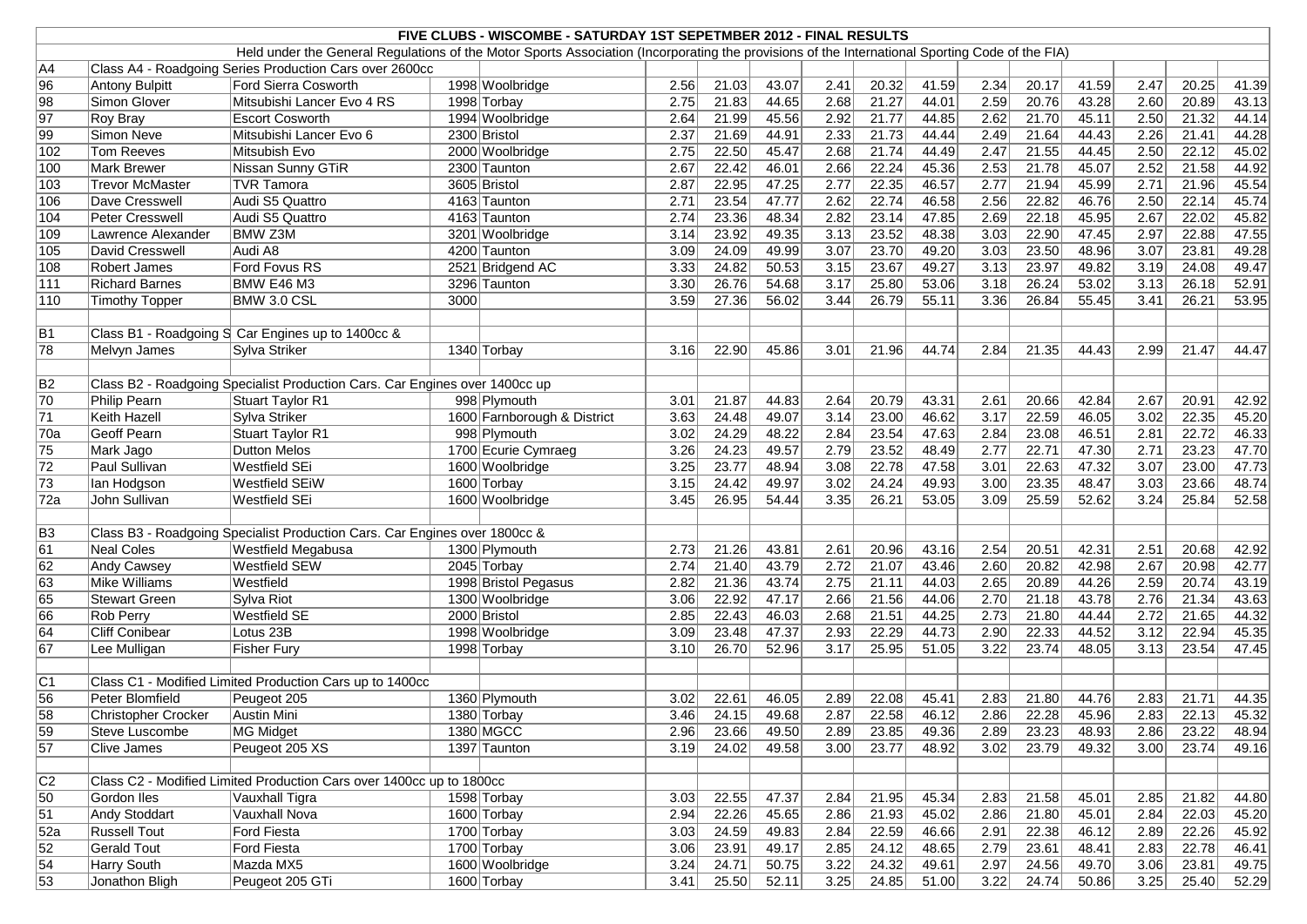|                                    | FIVE CLUBS - WISCOMBE - SATURDAY 1ST SEPETMBER 2012 - FINAL RESULTS  |                                                                                                                                                 |     |                            |      |       |                |                   |                |                |                  |                |       |              |       |       |
|------------------------------------|----------------------------------------------------------------------|-------------------------------------------------------------------------------------------------------------------------------------------------|-----|----------------------------|------|-------|----------------|-------------------|----------------|----------------|------------------|----------------|-------|--------------|-------|-------|
|                                    |                                                                      | Held under the General Regulations of the Motor Sports Association (Incorporating the provisions of the International Sporting Code of the FIA) |     |                            |      |       |                |                   |                |                |                  |                |       |              |       |       |
| 54A                                | <b>Brian South</b>                                                   | Mazda MX5                                                                                                                                       | 01  |                            | 3.22 | 26.28 | 54.91          | 3.08              | 25.53          | 53.03          | 3.05             | 24.89          | 51.42 | 2.94         | 25.03 | 51.87 |
|                                    |                                                                      |                                                                                                                                                 |     |                            |      |       |                |                   |                |                |                  |                |       |              |       |       |
| $\overline{C3}$                    | Class C3 - Modified Limited Production Cars over 1800cc up to 2600cc |                                                                                                                                                 |     |                            |      |       |                |                   |                |                |                  |                |       |              |       |       |
| $\overline{47}$                    | <b>Stewart Lillington</b>                                            | Vauxhall Astra GTE                                                                                                                              |     | 1998 Windwhistle           | 3.03 | 21.50 | 43.74          | 2.97              | 21.32          | 43.72          | 2.90             | 21.14          | 42.98 | 2.85         | 20.88 | 42.89 |
| 48                                 | lan Joyce                                                            | Peugeot 205 GTi                                                                                                                                 |     | 1900 Woolbridge            | 3.07 | 22.78 | 46.41          | 2.93              | 21.59          | 44.83          | 2.90             | 21.32          | 44.32 | 2.93         | 22.01 | 45.24 |
| 49                                 | Jason Barnes                                                         | Peugeot 205 GTi                                                                                                                                 |     | 1905 BARC (SW)             | 3.24 | 25.42 | 52.07          | 3.08              | 24.53          | 49.40          | 3.26             | 23.75          | 48.86 | 3.12         | 23.94 | 49.37 |
|                                    |                                                                      |                                                                                                                                                 |     |                            |      |       |                |                   |                |                |                  |                |       |              |       |       |
| $\overline{C4}$                    |                                                                      | Class C4 - Modified Limited Production Cars over 2600cc                                                                                         |     |                            |      |       |                |                   |                |                |                  |                |       |              |       |       |
| $\overline{44}$                    | Den Conibear                                                         | Nissan GTiR                                                                                                                                     |     | 1998 Woolbridge            | 2.44 | 21.27 | 43.73          | 2.37              | 21.23          | 43.54          | 2.26             | 20.98          | 43.14 |              |       |       |
| 45                                 | Paul Slade                                                           | Jaguar E Type                                                                                                                                   |     | 3800 BARC                  | 3.13 | 24.06 | 49.62          | 2.97              | 23.58          | 49.13          | 2.92             | 23.50          | 48.61 | 3.01         | 23.19 | 47.46 |
| 46                                 | David Churchill                                                      | Jaguar XK140 FMC 1955                                                                                                                           |     | 3500 Torbay                | 3.81 | 28.50 | 59.19          | 3.54              | 27.78          | 57.51          | 3.49             | 27.30          | 56.89 | 3.68         | 27.73 | 56.89 |
|                                    |                                                                      |                                                                                                                                                 |     |                            |      |       |                |                   |                |                |                  |                |       |              |       |       |
| D1                                 | Class D1 - Sports Libre Cars up to 1800cc                            |                                                                                                                                                 |     |                            |      |       |                |                   |                |                |                  |                |       |              |       |       |
| $\overline{40}$                    | Luke Trotman                                                         | Mallock Mk18B                                                                                                                                   |     | 1200 Bristol               | 2.56 | 20.70 | 42.13          | 2.48              | 20.04          | 40.71          | 2.43             | 19.50          | 40.36 | 2.43         | 20.65 | 42.10 |
| $\overline{39}$                    | lan Gaskell                                                          | Global Gt 1                                                                                                                                     |     | 998 Farnborough & District | 2.66 | 23.05 | 46.68          | 2.47              | 20.79          | 42.79          | 2.51             | 20.33          | 42.52 | 2.43         | 20.48 | 43.08 |
| $\overline{41}$                    | <b>Kevin Cole</b>                                                    | <b>IMP Spaceframe Saloon</b>                                                                                                                    |     | 1070 Swansea               | 3.17 | 23.99 | 48.21          | 2.50              | 21.38          | 44.51          | 2.44             | 20.58          | 43.07 | 2.51         | 20.86 | 43.09 |
| $\overline{42}$                    | <b>Kevin Frost</b>                                                   | <b>KMD Sports</b>                                                                                                                               |     | 1796 Torbay                | 3.20 | 22.39 | 45.29          | 2.95              | 21.58          | 44.23          | 3.00             | 21.30          | 43.48 | 3.00         | 21.64 | 44.12 |
|                                    |                                                                      |                                                                                                                                                 |     |                            |      |       |                |                   |                |                |                  |                |       |              |       |       |
| $\overline{D2}$                    | Class D2 - Sports Libre Cars over 1800cc                             |                                                                                                                                                 |     |                            |      |       |                |                   |                |                |                  |                |       |              |       |       |
| $\overline{34}$                    | Doug Bennett                                                         | Sylva Striker                                                                                                                                   |     | 2300 Plymouth              | 2.68 | 20.40 | 50.60          | 2.68              | 20.56          | 41.76          | 2.72             | 19.48          | 40.14 |              |       |       |
| 35a                                | <b>Colin Pook</b>                                                    | Pilbeam MP43                                                                                                                                    |     | 5000 Woolbridge            | 2.87 | 21.18 | 42.82          | 2.64              | 20.56          | 42.03          | 2.48             | 19.73          | 40.70 | 2.58         | 20.29 | 43.20 |
| 35                                 | Hayley Thorne                                                        | Pilbeam MP43                                                                                                                                    |     | 5000 Woolbridge            | 2.75 | 23.89 | 49.06          | 2.67              | 21.84          | 43.68          | 2.50             | 20.65          | 42.28 | 2.48         | 20.12 | 41.51 |
| $\overline{37}$                    | John Biggs                                                           | MGB Kayne Special (1965)                                                                                                                        |     | 3616 Bristol               | 3.26 | 26.80 | 57.33          | 3.00              | 26.12          | 53.35          | 3.02             | 24.98          | 51.42 | 2.99         | 26.62 | 53.61 |
| 37a                                | Jonathan Biggs                                                       | MGB Kayne Special (1965)                                                                                                                        |     | 3616 Bristol               | 3.32 | 27.40 | 55.92          | 3.12              | 26.73          | 55.44          | 2.96             | 26.25          | 53.74 | 2.88         | 25.95 | 53.40 |
|                                    |                                                                      |                                                                                                                                                 |     |                            |      |       |                |                   |                |                |                  |                |       |              |       |       |
| D4                                 | Class D4 - Rally Cars over 1600cc                                    |                                                                                                                                                 |     |                            |      |       |                |                   |                |                |                  |                |       |              |       |       |
| $\overline{80}$                    | Craig Moore                                                          | Ford Cortina GT                                                                                                                                 |     | 2000 Woolbridge            | 3.01 | 22.38 | 45.90          | 2.77              | 21.42          | 43.93          | 2.68             | 21.21          | 43.75 | 2.69         | 21.88 | 45.31 |
| $\overline{81}$                    | <b>Tim Porter</b>                                                    | <b>Escort Mk2</b>                                                                                                                               |     | 1998 DEWS                  | 3.18 | 22.82 | 46.37          | 2.95              | 21.56          | 45.30          | 2.82             | 21.38          | 44.50 | 2.79         | 22.03 | 45.40 |
| 82                                 | Michael Williams                                                     | Ford Escort Mk2                                                                                                                                 |     | 1993 Swansea               | 3.34 | 22.89 | 47.94          | 3.17              | 22.54          | 45.89          | 3.10             | 21.97          | 45.47 | 3.09         | 21.80 | 45.29 |
|                                    |                                                                      |                                                                                                                                                 |     |                            |      |       |                |                   |                |                |                  |                |       |              |       |       |
| DW                                 | Class DW - DEWS Speed Series Class                                   |                                                                                                                                                 |     |                            |      |       |                |                   |                |                |                  |                |       |              |       |       |
| 84                                 | Derek Kessell                                                        | Maguire Mini Cooper 'S'                                                                                                                         |     | 1360 DEWS                  | 2.91 | 21.76 | 44.64          | 2.81              | 21.83          | 44.65          | 2.79             | 21.05          | 43.02 | 2.77         | 21.22 | 43.20 |
| 83                                 | Nicholas Symes                                                       | Rover Mini                                                                                                                                      |     | 1293 DEWS                  | 3.60 | 25.32 | 51.35          | 3.54              | 25.09          | 51.04          | 3.24             | 24.25          | 49.29 | 3.45         | 25.03 | 50.46 |
|                                    |                                                                      |                                                                                                                                                 |     |                            |      |       |                |                   |                |                |                  |                |       |              |       |       |
| $\overline{88}$                    | <b>Mike Mark</b>                                                     | Morris Cooper                                                                                                                                   |     | 1293 DEWS                  | 3.27 | 25.72 | 52.83          | 3.21              |                | 51.35          | 3.17             | 24.19          | 49.94 | 3.19         | 24.55 | 50.39 |
|                                    | Mark Whitchurch                                                      | Austin Mini Cooper S                                                                                                                            |     | 1380 DEWS                  |      |       |                | 3.35              | 25.03<br>25.78 |                |                  |                | 50.96 |              |       |       |
| $\overline{89}$<br>$\overline{92}$ | Barbara Alexander-Marl Morris Mini Cooper                            |                                                                                                                                                 |     | 1380 DEWS                  | 3.36 | 25.75 | 51.85<br>52.76 | 3.29              | 26.02          | 52.32<br>53.30 | $3.25$<br>$3.34$ | 24.99<br>25.43 | 53.65 | 3.22<br>3.45 | 24.83 | 50.99 |
|                                    |                                                                      |                                                                                                                                                 |     |                            | 3.35 | 25.90 |                |                   |                |                |                  |                |       |              | 25.03 | 51.20 |
| $\overline{91}$                    | Rob Still                                                            | Morris Mini                                                                                                                                     |     | 1293 DEWS                  | 3.46 | 26.21 | 53.38          | 3.55              | 26.07          | 52.82          | 3.43             | 25.43          | 51.57 | 3.43         | 26.40 | 53.12 |
| $\sqrt{93}$                        | <b>Tony Salter</b>                                                   | Rover Mini Cooper                                                                                                                               |     | 1293 DEWS                  | 3.30 | 26.22 | 53.14          | 3.44              | 25.86          | 53.05          | 3.31             | 26.39          | 53.85 | 3.24         | 25.65 | 52.46 |
| $\overline{90}$                    | Mark Feetham                                                         | Austin Cooper S                                                                                                                                 |     | 1293 DEWS                  | 3.63 | 27.66 | 55.69          | $\overline{3.58}$ | 26.71          | 54.65          | 3.63             | 26.90          | 54.70 | 3.75         | 27.64 | 55.43 |
|                                    |                                                                      |                                                                                                                                                 |     |                            |      |       |                |                   |                |                |                  |                |       |              |       |       |
| $\overline{E1}$                    | Class E1 - Racing Cars up to 1100cc                                  |                                                                                                                                                 |     |                            |      |       |                |                   |                |                |                  |                |       |              |       |       |
| $\sqrt{29}$                        | Dave Gardner                                                         | Empire 001                                                                                                                                      |     | 999 Woolbridge             | 2.59 | 20.05 | 40.90          | 2.38              | 19.10          | 39.15          | 2.37             | 18.89          | 39.11 | 2.39         | 18.85 | 39.53 |
| $\sqrt{29a}$                       | Pam Gardner                                                          | Empire 001                                                                                                                                      |     | 999 Woolbridge             | 2.64 | 21.75 | 44.88          | 2.52              | 21.28          | 43.30          | 2.56             | 21.43          | 43.42 | 2.59         | 20.59 | 43.38 |
| $\overline{31}$                    | John Forsyth                                                         | Alfa-Dana                                                                                                                                       |     | 500 Woolbridge             | 3.00 | 25.86 | 53.15          | 2.99              | 26.03          | 52.75          | 3.05             | 24.96          | 51.71 | 2.97         | 24.87 | 51.48 |
| $\overline{32}$                    | <b>Guy Murray</b>                                                    | Cooper-Harley                                                                                                                                   |     | 1000 Woolbridge            | 3.81 | 27.23 | 56.77          | 3.17              | 25.92          | 53.94          | 3.15             | 25.73          | 53.51 | 3.18         | 25.92 | 53.76 |
| 31a                                | Rodney Thorne                                                        | Alfa-Dana                                                                                                                                       | 500 |                            |      |       |                |                   |                |                | 3.33             | 27.66          | 56.24 | 3.20         | 26.56 | FLAG  |
|                                    |                                                                      |                                                                                                                                                 |     |                            |      |       |                |                   |                |                |                  |                |       |              |       |       |